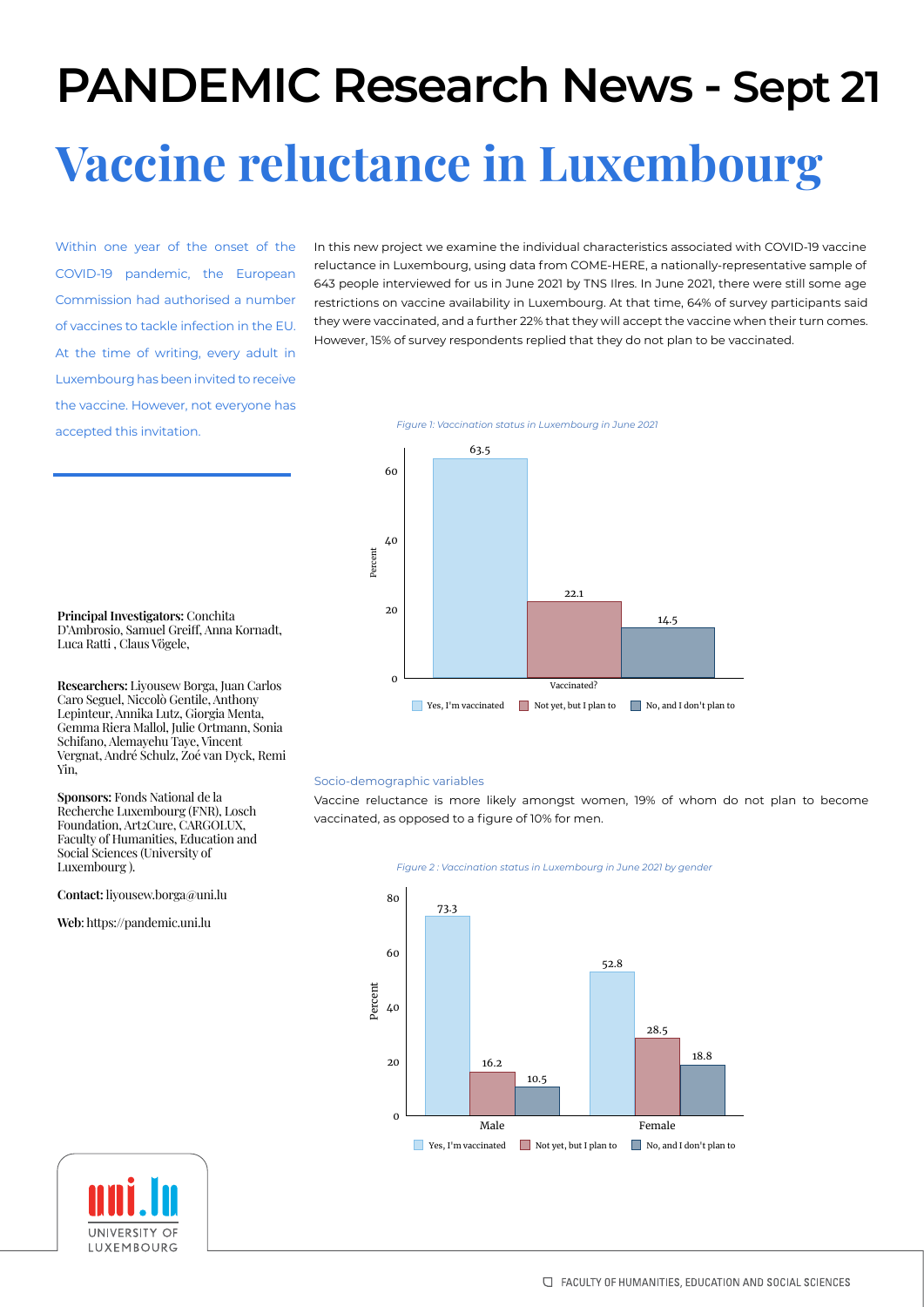The age profile of vaccine reluctance differs markedly by sex. While the percentage of women who don't plan to get vaccinated is fairly constant up until age 65 (with a slight dip around age 40), vaccine reluctance for men is concentrated in early adulthood.



On the contrary, there is only a slight correlation between education and reluctance. Regarding labour-force status, the employed and the retired are more likely to accept vaccination.

In Figure 4, there is a very marked negative correlation between vaccine reluctance and household income: fewer than one in ten of those in households with monthly net income of over 8000 Euros are reluctant, while the corresponding figure in households with an income of up to 1250 Euros is more than one in three.



UNIVERSITY OF LUXEMBOURG